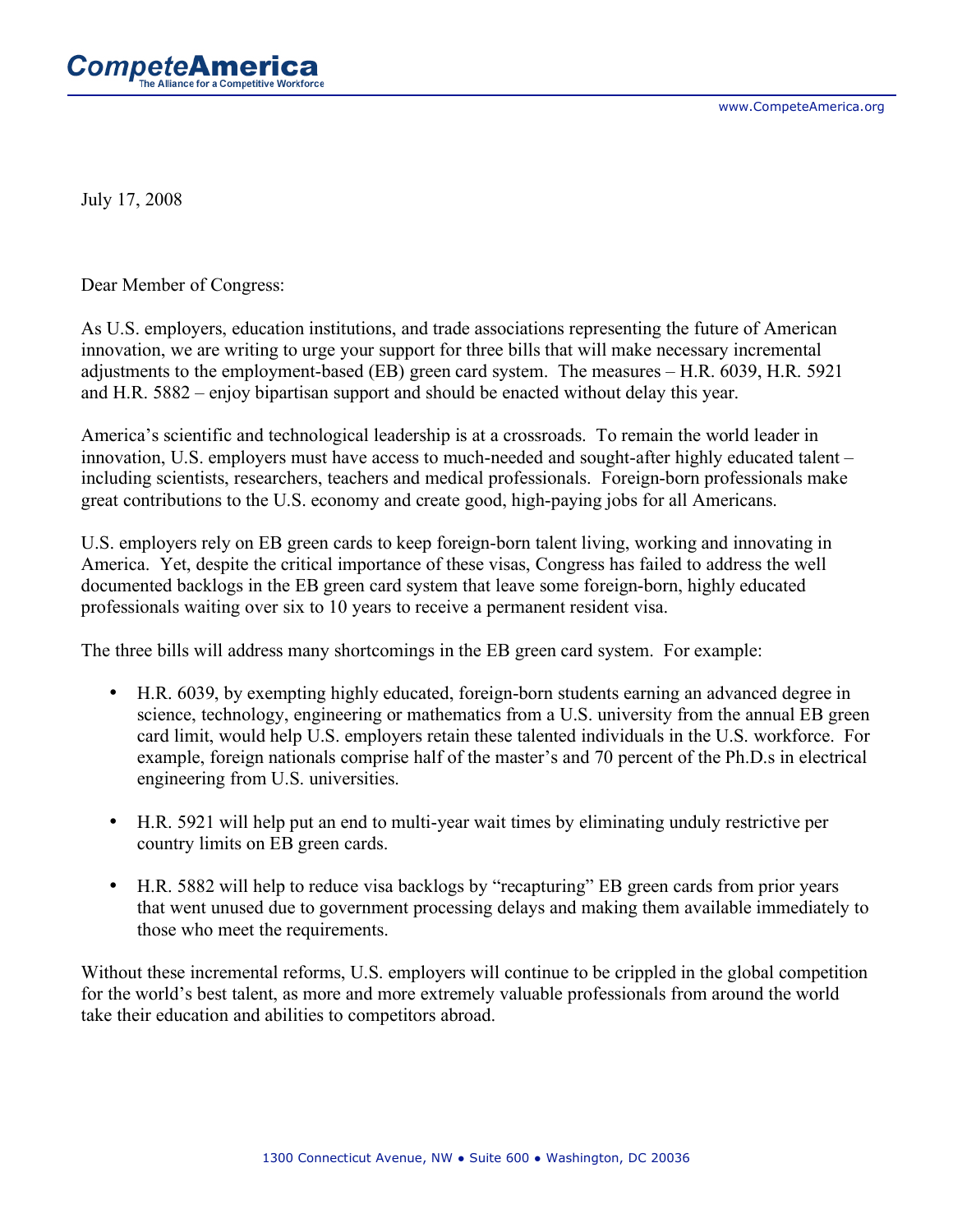While permanent reforms for the EB green card system will be critical to U.S. employers' long-term ability to hire and retain key worldwide talent, H.R. 6039, H.R. 5921 and H.R. 5882 are common sense, incremental reforms that should be enacted this year. We again urge your support for these important measures.

Sincerely,

| Accudata Technologies                       | <b>Bechtel Corporation</b>                               |
|---------------------------------------------|----------------------------------------------------------|
| Adicio, Inc.                                | <b>Bion Healthcare Global</b>                            |
| <b>Advanced Micro Devices</b>               | BITS, A division of The Financial Services<br>Roundtable |
| Advent Solar, Inc.                          | <b>Borealis Ventures</b>                                 |
| AeA                                         |                                                          |
| <b>Agilent Technologies</b>                 | Boston Scientific Corp.                                  |
| Akamai Technologies                         | <b>Business Roundtable</b>                               |
| Alliance of Business Immigration Lawyers    | <b>Business Software Alliance</b>                        |
| Altria Group, Inc.                          | <b>Cadence Design Systems</b>                            |
| American Council of Engineering Companies   | Case New Holland                                         |
| American Council on International Personnel | Cisco Systems Inc.                                       |
| American Immigration Lawyers Association    | Clearpoint Agency, Inc.                                  |
| ANADIGICS, Inc.                             | <b>CMEA Ventures</b>                                     |
| <b>Analog Devices</b>                       | Coalition to Improve Healthcare Staffing                 |
| Anritsu Company                             | <b>Coalition of Service Industries</b>                   |
| <b>Applied Materials</b>                    | Coinstar, Inc.                                           |
| <b>Association of American Universities</b> | CompTIA                                                  |
| Authoria                                    | Computer & Communications Industry<br>Association        |
| Axian, Inc.                                 | Cost Advisors, Inc.                                      |
| Ayoka - Made in USA Software Services       | Cummins Inc.                                             |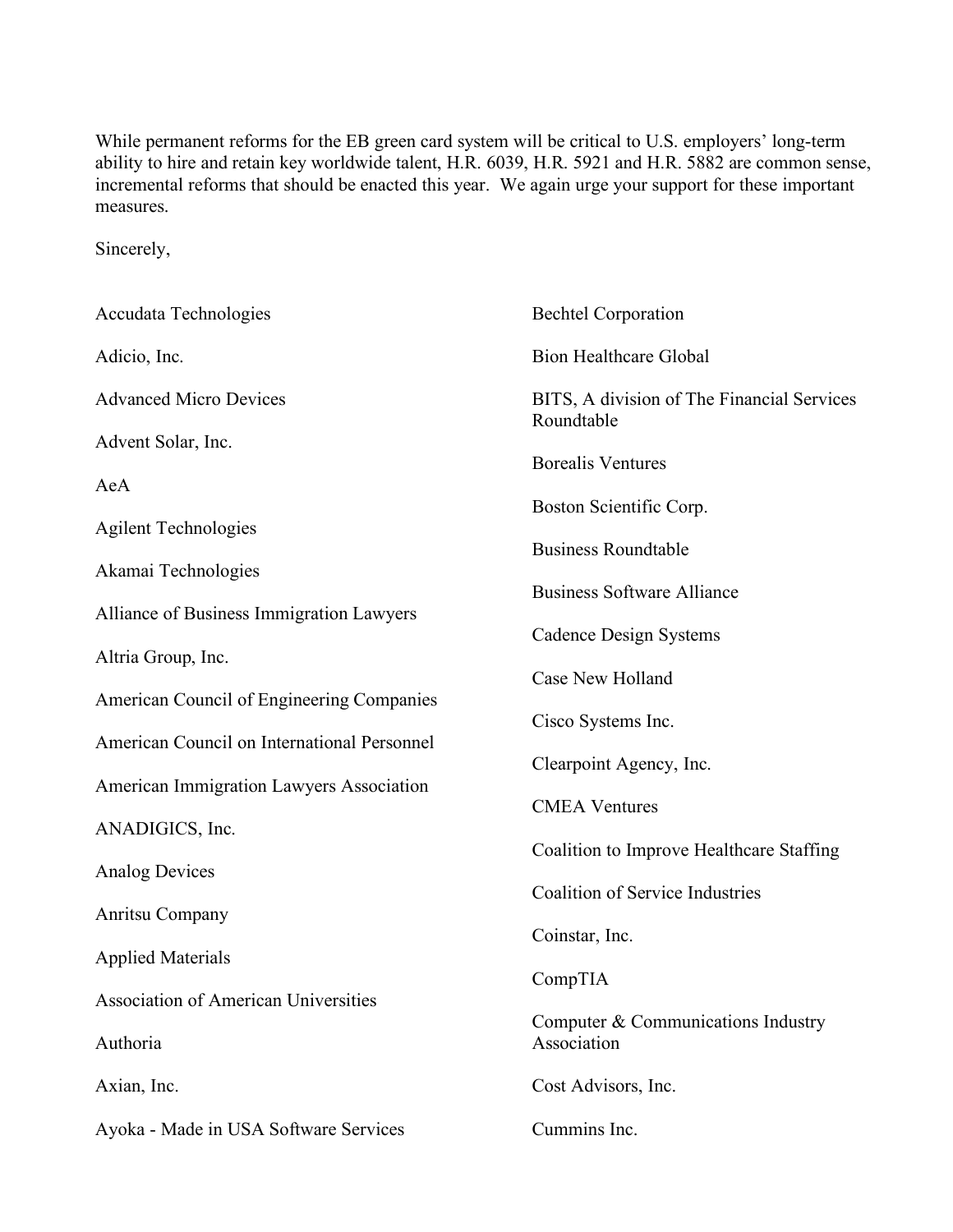| Data Foundry, Inc.                                               | <b>Ingersoll Rand Company</b>                                                |
|------------------------------------------------------------------|------------------------------------------------------------------------------|
| Eastridge Infotech                                               | Intel Corporation                                                            |
| eBay, Inc.                                                       | <b>Intellectual Ventures</b>                                                 |
| <b>Echelon Corporation</b>                                       | <b>International Rectifier</b>                                               |
| <b>EDS</b>                                                       | Iron Mountain                                                                |
| EFJohnson Technologies Inc                                       | Isobar                                                                       |
| <b>EMCORE</b> Corporation                                        | Jacket Micro Devices, Inc.                                                   |
| EnerNOC, Inc.                                                    | <b>KPMG LLP</b>                                                              |
| <b>Entertainment Software Association</b>                        | Llesiant, Inc.                                                               |
| <b>Exxon Mobil Corporation</b>                                   | Lloyd Healthcare                                                             |
| F5 Networks                                                      | Microsoft Corporation                                                        |
| Firstwave Technologies, Inc.                                     | Molecular, Inc.                                                              |
| Frye Electronics, Inc.                                           | Motorola Inc.                                                                |
| Genentech                                                        | NAFSA: Association of International                                          |
| Global Personnel Alliance                                        | Educators                                                                    |
| Google, Inc.                                                     | NASDAQ OMX Group                                                             |
| Greenough Communications                                         | National Association of Manufacturers                                        |
| Hewlett-Packard Company                                          | National Association of State Universities and<br><b>Land-Grant Colleges</b> |
| <b>IBM</b> Corporation                                           | National Foreign Trade Council                                               |
| iCAD, Inc.                                                       | National Semiconductor                                                       |
| <b>Immigration Voice</b>                                         | National Venture Capital Association                                         |
| ImTech, Inc.                                                     | NebuAd, Inc.                                                                 |
| Information Technology Association of                            | NetApp                                                                       |
| America (ITAA)<br><b>Information Technology Industry Council</b> | Nu-Trek, Inc.                                                                |